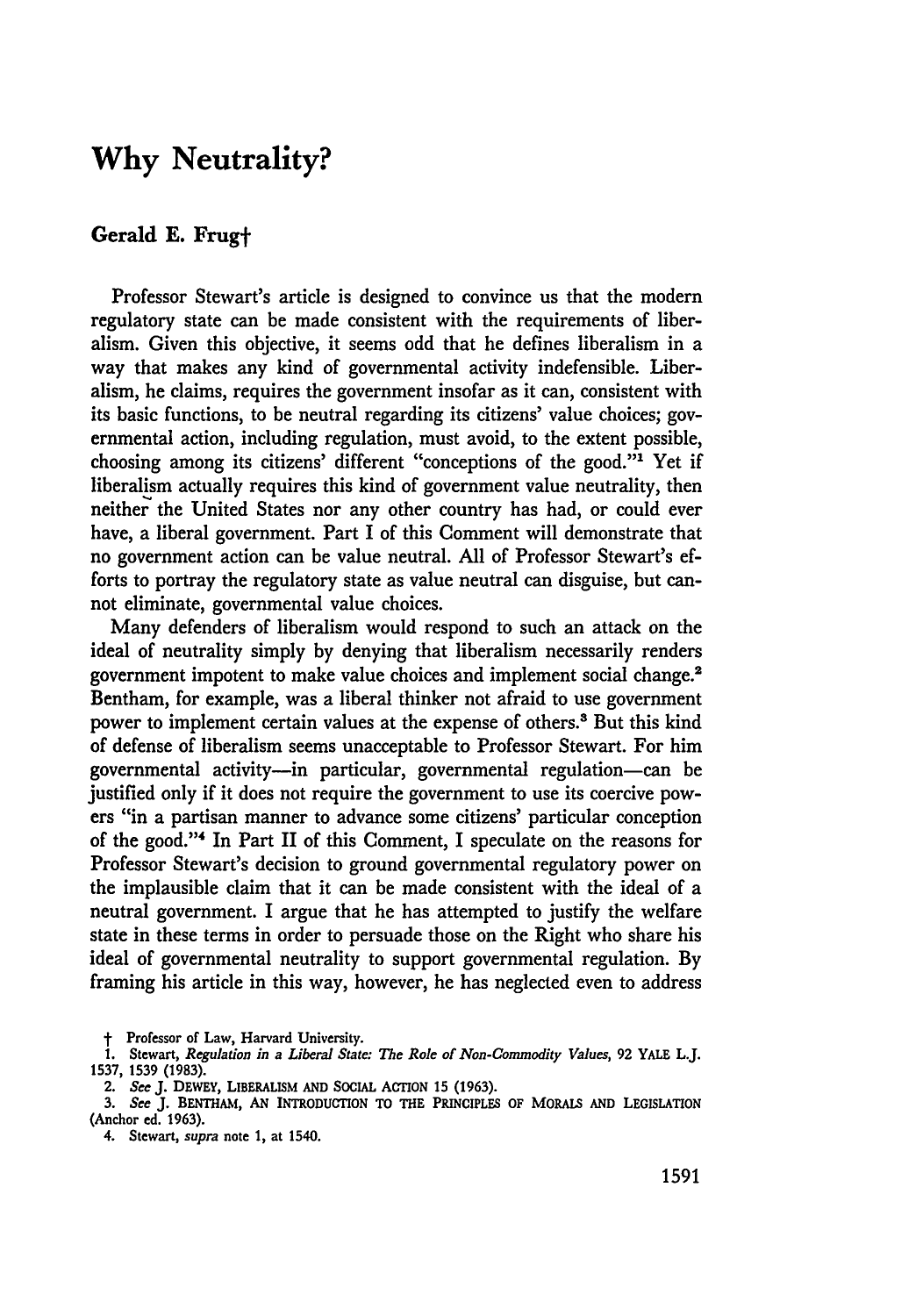the concerns of other critics of the regulatory state—those on the Left who criticize the welfare state not for its advocacy of values but for the way in which those value judgments are made.

**I**

In his article, Professor Stewart postulates governmental neutrality as an essential ingredient of liberalism. Although he rejects the position that liberalism requires moral skepticism and thereby allows the state to make some value choices, he restricts these choices to those that appear neutral and noncontroversial.<sup>5</sup> He assigns the liberal state only such tasks as in-<br>stilling "respect for the moral values of citizens' rights" and nurturing "competing conceptions of the good."<sup>6</sup> These values seem either to enhance every individual's ability to pursue her own goals or, at worst, to thwart her desires only in nonproblematic ways (no crime allowed).<sup>7</sup> Moreover, Professor Stewart insists that government has no business preferring some of its citizens to others **by** (for example) redistributing private wealth.<sup>8</sup> The only governmental position that appears to be acceptable is its pursuit either of values common to everyone or of no specific values at all. Professor Stewart thus advocates governmental reliance on what he calls "non-commodity values" on the ground that such values are needed to prevent governmental favoritism: A government that pursues only commodity values would favor some of its citizens' values over others. Professor Stewart even defines and defends his four specific non-commodity values in wholly apolitical terms; each value appears not to advance any particular vision of the good and to make the government neutral regarding its citizens' basic choices in life.'

Professor Stewart's insistence on governmental neutrality is not-and could not be-based on an historical analysis of American government as a passive observer in the creation of American Society. Louis Hartz, who most dramatically sought to label America as the quintessential liberal society,<sup>10</sup> demonstrated in his historical work the active effort by govern-

7. Stewart, *supra* note 1, at 1540-41.

<sup>5.</sup> *Id.* at 1540.

*<sup>6.</sup> Id.* at **1539.** The neutral impact of this kind of state action can be contrasted with government action justified **by** an appeal to the public interest. Such an appeal is more threatening because it can so readily be used to conceal the government's adoption of one set of private values at the expense of another. Indeed, liberal criticism of the concept of the public good is as old as the works of Locke and Hume. **J.** LOCKE, *A Letter Concerning Toleration,* in **5** WORKS OF **JOHN** LOCKE 43-45 (London, 1824); **D.** Hume, *That Politics May be Reduced to a Science,* in **HUME'S** MORAL **AND** POLITICAL PHILOSOPHY **295** (H. Aiken ed. 1948).

<sup>8.</sup> *Id.*

**<sup>9.</sup>** *Id.* at 1567-69. For a description of Professor Stewart's "non-commodity" values, see *infra* **1595-96.**

**<sup>10.</sup>** L. HARTZ, **THE** LIBERAL TRADITION **IN** AMERICA **(1955).**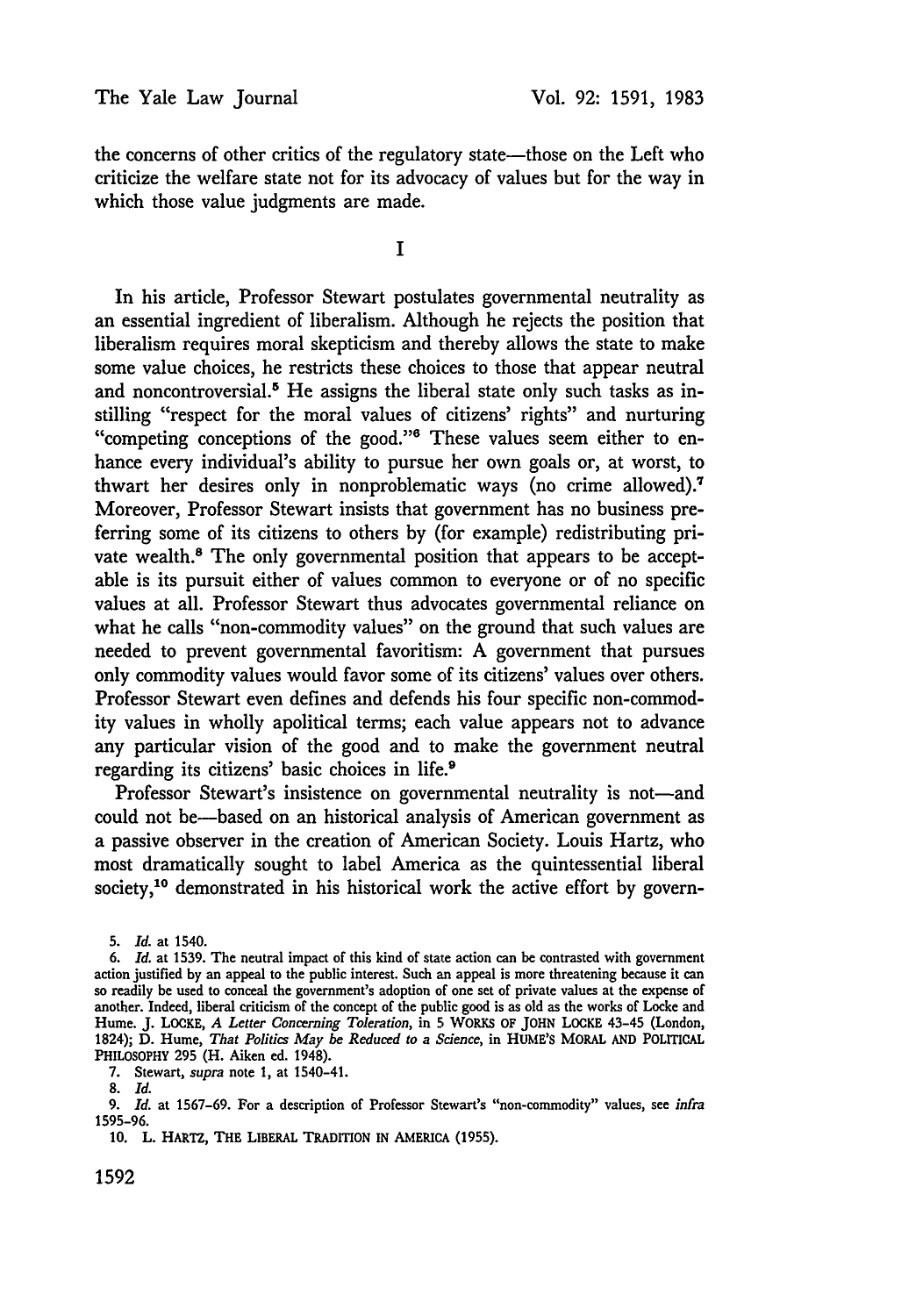ment from the time of the American Revolution onwards to foster some values at the expense of others.<sup>11</sup> Hartz's account, which focuses on the involvement of state and local government in fostering specific commercial ventures, ends in 1860, but it could easily be updated with hundreds of later examples. Such examples range from the municipal financing of railroads later in the nineteenth century<sup>12</sup> to Detroit's recent condemnation of the Poletown neighborhood to provide a plant site for General Motors.<sup>13</sup> The picture is no different at the national level. Both Hamilton and Jefferson sought to foster a liberal society, as did the judges and other government officials who regularly used governmental power to deter the formation of labor unions.<sup>14</sup> Professor Stewart does not dispute this history—indeed, he cites some of it himself.<sup>15</sup>

Professor Stewart's insistence on the link between neutrality and liberalism rests not on an historical analysis but on his unusual reading of major liberal thinkers. John Stuart Mill can serve as an example. Mill assigned to government an active role in the creation of the values of its citizens. Believing that "all the follies, all the vices, all the negligences, indolences, and supineness of mankind"<sup>16</sup> could destroy the foundation of the social order, Mill argued that the "most important point of excellence which any form of government can possess is to promote the virtue and intelligence of the people themselves."<sup>17</sup> Far from thinking, as did Kant, that a liberal constitution could permit even a population of devils to cooperate peacefully,<sup>18</sup> Mill sought, as did Aristotle, to have the government act affirmatively to create the kind of citizenry necessary to perpetuate a just society." Moreover, while conceding in his *Principles of Political Economy* that a laissez-faire government was the general rule, Mill propounded a substantial list of "exceptions" that required a liberal government to adopt an extensive positive program.<sup>20</sup> For example, he recog-

- **11.** L. HARTZ, ECONOMIC POLICY AND DEMOCRATIC **THOUGHT:** PENNSYLVANIA, **1776-1860,** at 3 (1948); *see also 0.* HANDLIN & M. HANDLIN, COMMONWEALTH (1947) (same proposition in context **of** Massachusetts).
- 12. *See Fairman, Reconstruction and Reform 1864-1888,* in 6 HISTORY OF THE **SUPREME COURT** OF THE **UNITED STATES** 1010-17 (P. Freund ed. 1971).
	- **13.** Poletown Neighborhood Council v. City of Detroit, 304 **N.W.2d** 455 (Mich. **1981).**
- 14. *See, e.g.,* Truax v. Corrigan, **257 U.S. 312 (1921);** Klare, *Judicial Deradicalization of the Wagner Act and the Origins of Modern Legal Consciousness, 1937-41,* 62 MINN. L. REV. 265, **269-70 (1978).**

**15.** Stewart, *supra* note **1,** at 1543-45.

16. **J.** MILL, **CONSIDERATIONS** ON REPRESENTATIVE GOVERNMENT 22 **(C.** Shields ed. 1958) (1st ed. London 1848).

17. *Id.* at **25.**

18. I. **KANT,** *Perpetual Peace, A Philosophical Sketch,* in KANT'S POLITICAL WRITINGS 112-13 (H. Reiss ed. 1970).

19. ARISTOTLE, POLITICS 173-205 (H. Rackham trans. 1959); Barker, *Introduction* to **ARIS-**TOTLE, POLITICS **(E.** Barker trans. 1946).

20. 2 **J.** MILL, PRINCIPLES OF POLITICAL **ECONOMY,** 953-980 (W. Asley ed. 1976) (1st ed. London 1848).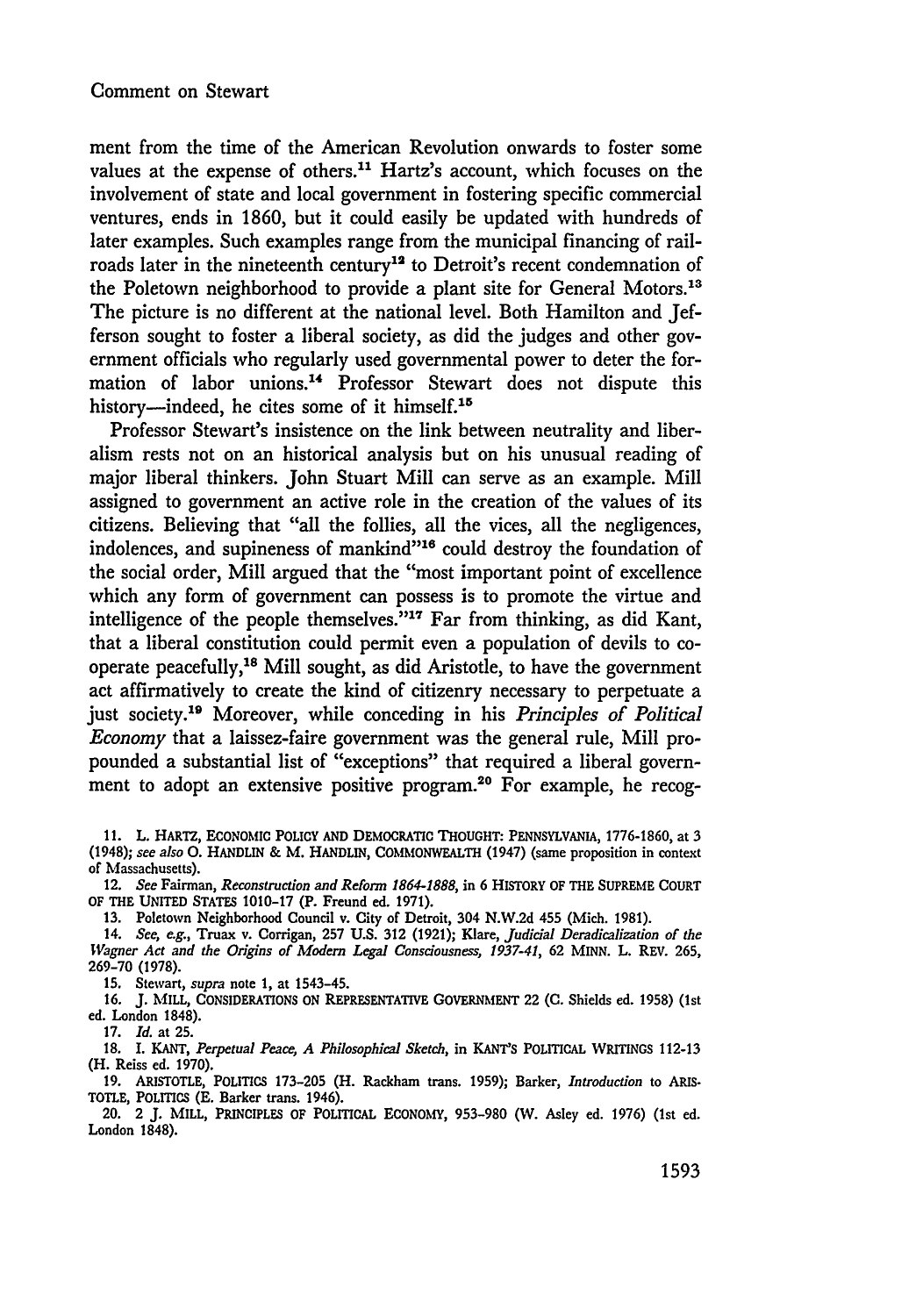nized that the rules of property and contract could not be derived simply from the wishes of private individuals; they had to be the product of public policy. Government had to choose a position on issues such as the enforceability of wage contracts with low salaries, or of contracts, even for marriage, that purported to last in perpetuity.<sup>21</sup> Furthermore, in addition to a governmental role in education, Mill urged close governmental supervision of corporations and of utility companies<sup>22</sup> and a broader government welfare program than the one that now exists in the United States.<sup>23</sup>

Such a government agenda is not easily understood as being neutral regarding individual conceptions of the good. Yet Professor Stewart tries to make this kind of governmental action consistent with neutrality **by** advancing the following liberal canon: The principle of neutrality does not bar government activity as long as such activity is limited to "securing individuals' private and political liberties, underwriting private agreements and associations, and providing other nurturing social services (such as education) and other collective goods (such as healthy environments)."<sup>24</sup> The key concepts in this proposition are "rights" and "appropriate background conditions." **By** manipulating these two concepts, Professor Stewart is able to present all governmental value choices as merely exercises of neutrality.

Consider first the concept of "rights." Professor Stewart suggests that the welfare state can be considered value neutral because there might be a

21.

*Id.* at **389;** *see also id.* at **386-90, 518, 585-87.**

24. Stewart, *supra* note 1, at 1539.

Governments do not limit their concern with contracts to a simple enforcement. They take upon themselves to determine what contracts are fit to be enforced. It is not enough that one person, not being either cheated or compelled, makes a promise to another. There are promises by which it is not for the public good that persons should have the power of binding themselves. To say nothing of engagements to do something contrary to law, there are engagements which the law refuses to enforce, for reasons connected with the interest of the promiser, or with the general policy of the state. **A** contract **by** which a person sells himself to another as a slave, would **be** declared void **by** the tribunals of this and of most other european countries. There are few nations whose laws enforce a contract for what is looked upon as prostitution, or any matrimonial engagement of which the conditions vary in any respect from those which the law has thought fit to prescribe. But when once it is admitted that there are any engagements which for reasons of expediency the law ought not to enforce, the same question is necessarily opened with respect to all engagements. Whether, for example, the law should enforce a contract to labour, when the wages are too low, or the hours of work too severe: whether it should enforce a contract **by** which a person binds himself to remain, for more than a very limited period, in the service of a given individual: whether a contract of marriage, entered into for life, should continue to be enforced against the deliberate will of the persons, or of either of the persons, who entered into it. Every question which can possibly arise as to the policy of contracts, and of the relations which they establish among human beings, is a question for the legislator; and one which he cannot escape from considering, and in some way or other deciding.

<sup>22.</sup> *Id.* at **582-85.**

**<sup>23.</sup>** *Id.* at 590.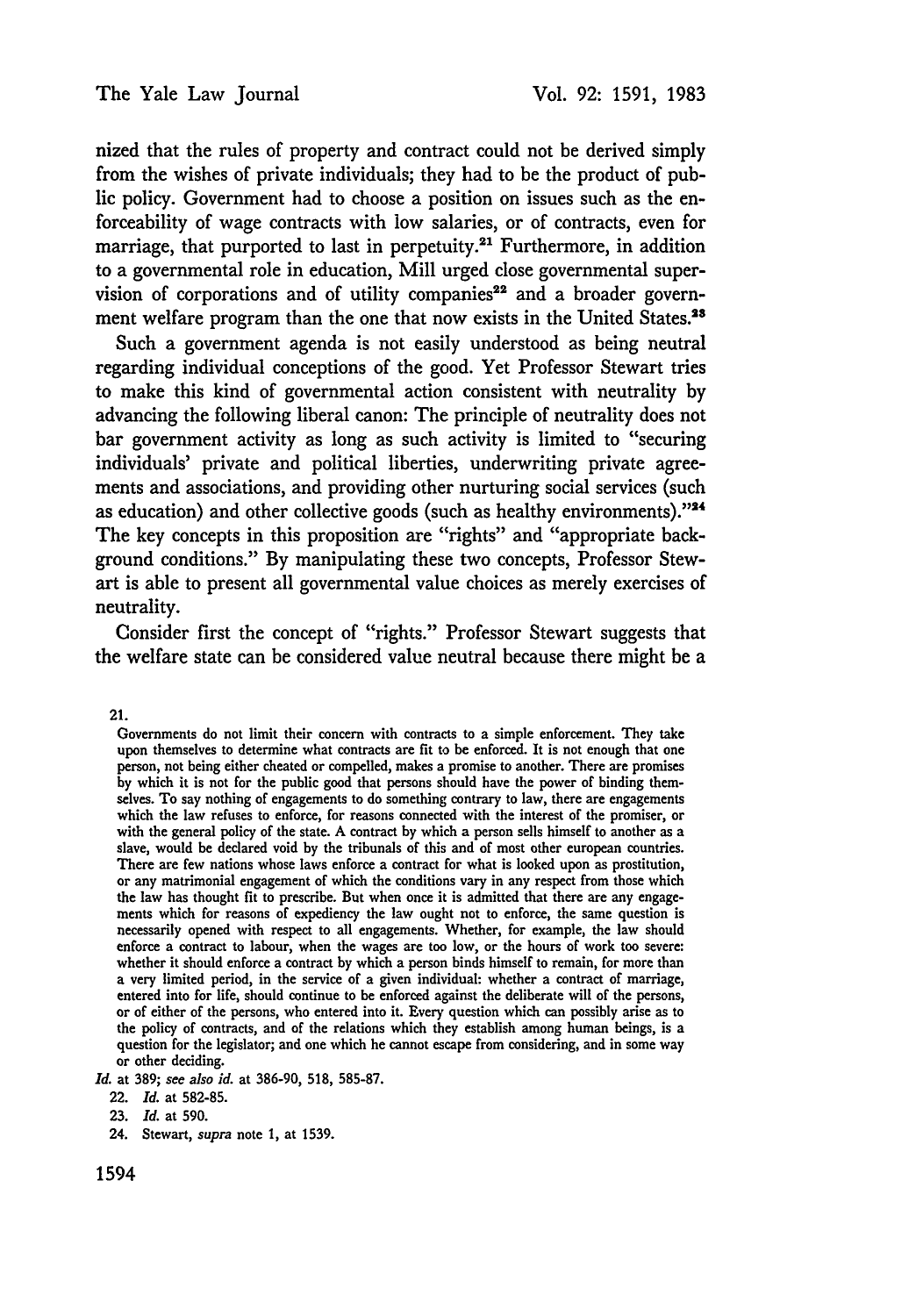## Comment on Stewart

right to a minimum income.<sup>25</sup> C. B. MacPherson relies on a similar kind of invention of rights to reach a more radical position: He portrays democratic socialism as simply an outgrowth of the need to protect liberal property rights.<sup>26</sup> Professor MacPherson accomplishes this result by redefining property rights to include "the right to share in political power, and, even beyond that, a right to a kind of society or set of power relations which will enable the individual to live a fully human life."<sup>27</sup> Since neither Professor Stewart nor Professor MacPherson feels bound by current law in his definition of rights, each has unlimited scope to label any governmental value choice a protection of a "right" and thus a mere extension of liberal neutrality.

But surely it has been clear since Wesley Hohfeld and Robert Hale that every creation and interpretation of a right is itself a value choice.<sup>28</sup> Even if property rights were derived from natural law and not from the state, the interpretation of what a property right is can never be value neutral. Whether a court allows Alice to use her land in a way that blocks the sunlight that operates Barbara's adjacent solar heating system or, alternatively, grants Barbara an easement over Alice's land so that Barbara can warm her house, the court's interpretation of property rights is a value choice.<sup>29</sup> As long as government is to be the source of interpretation and enforcement of rights-and every liberal thinker assigns it that task<sup>30</sup>—government can never be value neutral. The concept of rights, far from solving the problem of government value neutrality, simply restates it: No liberal government can be neutral because it exercises the power to decide what rights **are.3 <sup>1</sup>**

Professor Stewart's second concept—that the liberal state can properly act to create the "background conditions" that allow each person to pursue his own vision of the good—similarly allows government to make

**27.** *Id.* at **136.**

29. This hypothetical is based on Prah v. Maretti, 321 N.W.2d 182 (Wis. 1982) in which the Wisconsin Supreme Court overturned the lower court's determination that the plaintiff had failed to state a claim.

**30.** Kennedy, *The Structure of Blackstone's Commentaries,* **28 BUFFALO** L. REV. 205, 258-61, 294-300, 354-62 (1979).

**31.** In one part of his essay, Professor Stewart seems to recognize that value choices are involved in assigning rights in a modern regulatory context; he therefore rejects any reliance on the concept of rights for most of current regulatory decisionmaking. Stewart, *supra* note 1, at 1557-60. But the same element of choice is equally present in those situations in which he relies on a rights analysis.

<sup>25.</sup> *Id.* at **1568.**

**<sup>26.</sup> C. MACPHERSON,** *A Political Theory of Property,* in DEMOCRATIC THEORY: **ESSAYS IN** RE-TRIEVAL 120 **(1973).**

**<sup>28.</sup>** Hohfeld, *Fundamental Legal Conceptions as Applied in Judicial Reasoning,* **26** YALE L.J. 710 (1917); Hale, *Force and the State: A Comparison of "Political" and "Economic" Compulsion,* 35 COLUM. L. REV. 149 (1935); Hale, *Coercion and Distribution in a Supposedly Non-Coercive State,* **38** POL. **SCI.** Q. 470 (1923). For an excellent discussion of the importance of Hohfeld's insights, see Singer, *The Legal Rights Debate in Analytical Jurisprudence from Bentham to Hohfeld*, 1982 WIS. L. REV. 975 (1982).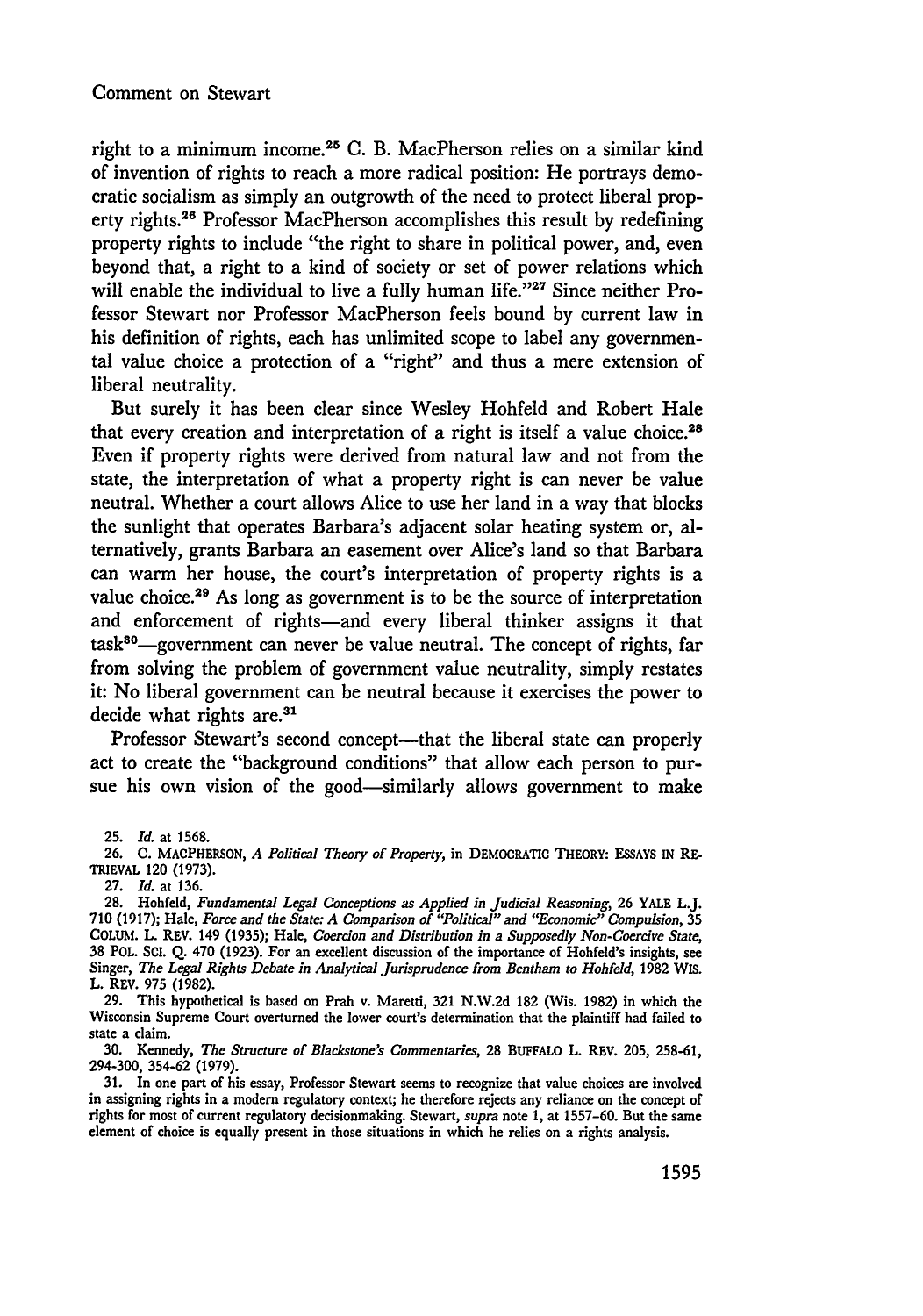value choices under the guise of neutrality. Professor Stewart, following Mill, argues that an adequate conception of liberalism must stress the importance of equipping and encouraging people to examine their own ideas critically, providing them the means to pursue the goals thus developed, inviting them to engage actively in the collective management of their common affairs, and promoting diversity of cultures and political views. He labels these goals "non-commodity values," and he defends them on the ground that they are background conditions necessary for free individual choice. Liberalism, as Stewart presents it, seems part of the classical republican or civic virtue tradition within Western political thought.<sup>32</sup>

Professor Stewart fails to recognize, however, that almost any governmental action can be defended on the ground that it is designed to create these background conditions. Once one accepts the impact of social reality on the formation of ideas,<sup>33</sup> all of social life can be understood as affecting a person's ability to choose her own conception of the good. Accordingly, all of social life is open to reconstruction under the guise of presenting a better opportunity for individual choice. Professor Stewart recognizes that a policy promoting some of these values affects the nature of individual choice,  $34$  but he neglects to add that all governmental action-including its support of the market economy itself-has the same effect. But surely the government's creation of a society that affects the nature of individual choice is not neutral; it is instead, as Aristotle claimed, the very essence of politics.<sup>35</sup>

II

I hope that enough has now been said to show that Professor Stewart, far from making government neutral, has simply chosen to camouflage his value choices in the language of rights and of background conditions that enhance the opportunity for individual choice. The interesting question as far as I am concerned is why he feels the need for this camouflage. My own guess is that Professor Stewart seeks to present his value choices as being neutral because he is more of an Eisenhower Republican than he is a classical republican.

The characteristic feature of an Eisenhower Republican, I believe, is his conviction that the arguments he must confront to justify his politics

<sup>32.</sup> For a general treatment of the tradition from the era of Machiavelli, see **J.** POCOCK, THE **MACHIAVELLIAN MOMENT** (1975).

<sup>33.</sup> The nature of this impact is analyzed in classic works dealing with the sociology of knowledge. *See, e.g.,* K. MANNHEIM, IDEOLOGY **AND UTOPIA** (1936); P. BERGER & T. **LUCKMAN,** THE SOCIAL **CONSTRUCTION** OF REALITY (1967).

<sup>34.</sup> Stewart, *supra* note 1, at 1568-69.

<sup>35.</sup> ARISTOTLE, *supra* note 19.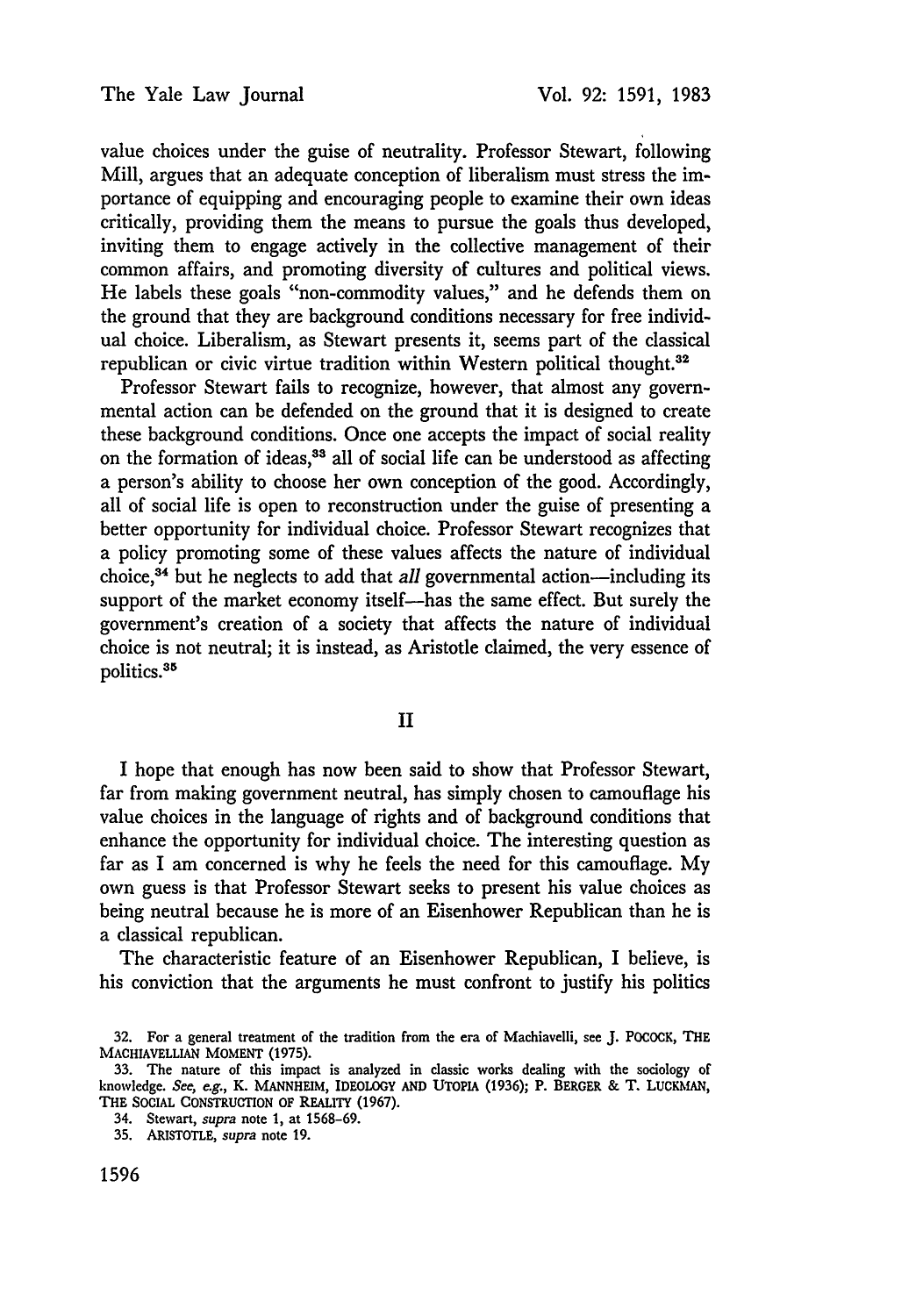come from the Right. He sees himself as a (relative) progressive and fears that the Right might force him out of the Republican party. The viability of his progressive stance depends on his ability to convince the powerful, even persuasive, voices of the Right of his legitimacy. He therefore uses the language of the Right, seeking to show that a proper reading of even that language allows him to be an appropriate representative of their common cause.

This stance, it seems to me, pervades Professor Stewart's Article. He adopts the right-wing goal of a valueless, passive government-one that exists only to let private interests pursue their objectives-and tries to show that, even in these terms, the regulatory state can be justified. He seeks to persuade us that even a liberal of a Lockean persuasion would today be a regulator. In pursuing this effort, all of his arguments are designed to convince the Right that he is more neutral than it is. For example, he spends a good deal of time criticizing the absolutely ridiculous position that the only values worthy of respect are those that are reflected in market transactions. This is a position advanced only by a small, right-wing fringe, if by anyone. Now it should be said that Professor Stewart's arguments against this right-wing fringe, as far as they go, are good ones. The imposition of a market-value approach *is* the "paternalistic" imposition of one set of values at the expense of others.<sup>36</sup> The "enforcement-of-private-deals" theory of regulation *is* indeterminate; contract law (as John Stuart Mill well recognized) has always had to decide which deals should be enforced and which should not.<sup>37</sup> The appeal to efficiency in administrative law *is* subject to a now well-developed critique of law-and-economics that has been articulated in other contexts. Professor Stewart, in short, succeeds in demonstrating that conceptions of regulation normally embraced by the Right do not accomplish their avowed end of promoting government neutrality. The problem is that insistence on appealing to the Right traps him into an equally unpersuasive reliance on neutrality and prevents him from advancing the cause of so-called noncommodity values on their own merits.

Indeed, by concentrating only on the arguments of the Right, Professor Stewart never feels compelled even to address those of us who think that government neutrality is a chimera, and for whom the issue of governmental legitimacy is not whether the government should pursue values but from where these values should come. In particular, he never feels called upon to respond to those on the Left who seek to make the values Professor Stewart is espousing-the values of civic virtue associated with the

<sup>36.</sup> Stewart, *supra* note 1, at 1540 n.12.

<sup>37.</sup> *Id.* at 1551-52; *see supra* note 21.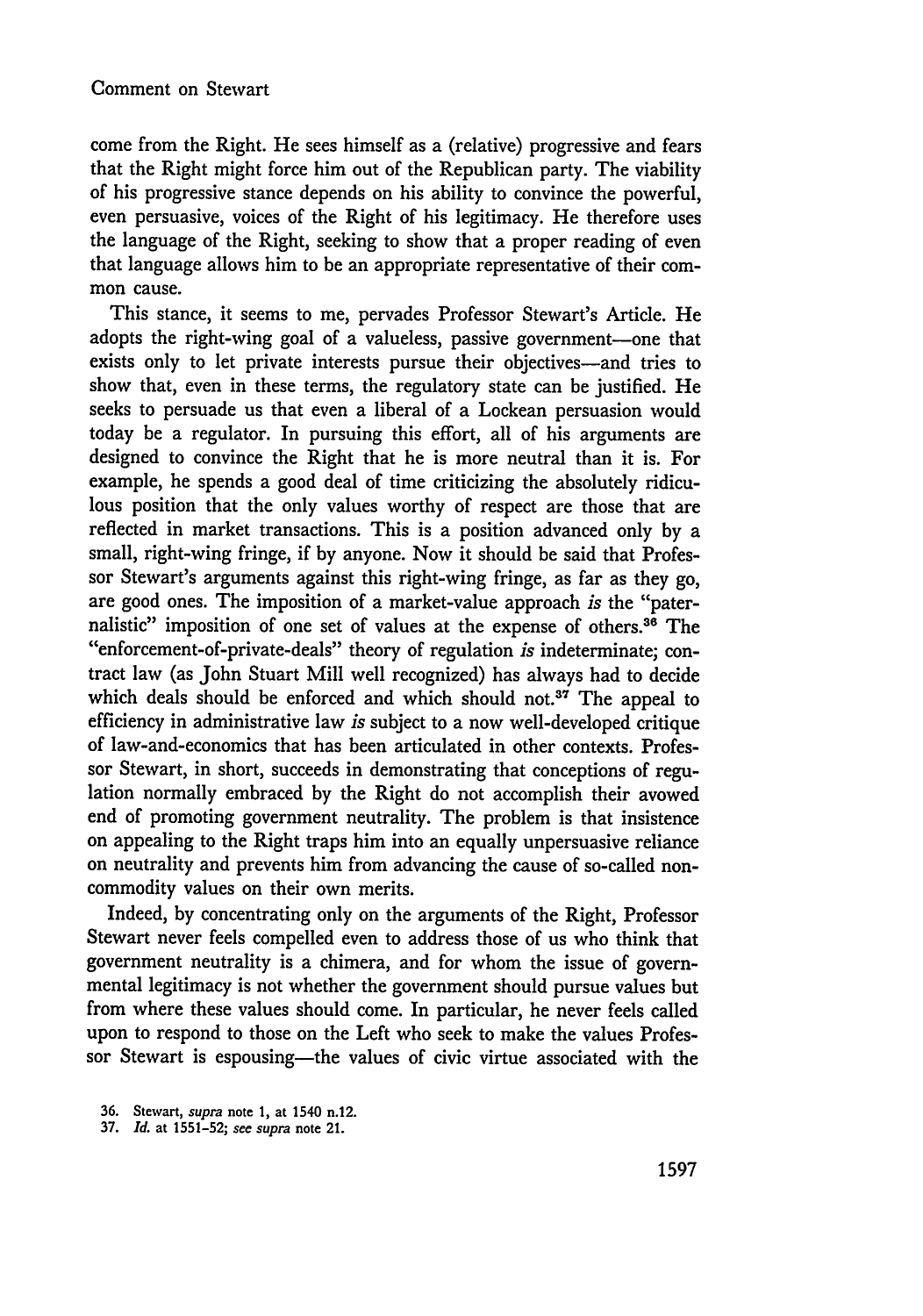classical republican tradition-the basis of public policymaking.<sup>38</sup> This does not mean simply making the classical republican tradition one factor among the many that should be taken into account in a hierarchical decisionmaking process that purports to be neutral. It means transforming the ideal of civic virtue into a way of establishing and justifying value choices through active democratic participation in the governmental decisionmaking process. Many who criticize the welfare state from the Left, in short, like many civic humanists before them, see civic virtue as the only source of values we have in a world in which value choices are up for grabs.<sup>39</sup>

It is true, of course, that one of the points of Professor Stewart's Article is to advance the cause of classical republicanism. He speaks articulately about the importance of civic virtue, about the values generated **by** smallscale associations like town meetings and religious and fraternal societies.40 Indeed, he defends civic virtue against the advocates of the market and, to this extent, he fits right into the classical republican tradition. The problem is that he seeks to defend classical republicanism **by** fostering the *regulatory state,* not by fundamentally restructuring the decisionmaking process. Indeed, at the end of his Article, he seeks to persuade us that, **by** some synthesis, a combination of judicial review, bureaucratic specialization, electoral representation in the legislature and carefully devised efforts at decentralization might produce a neutral government, civic virtue, a free market, *and* the regulatory state.<sup>41</sup> It will not be easy, of course, and we could fail; but careful, judicious revision of the status quo is the best course to follow. It is at this point that Professor Stewart reappears as an Eisenhower Republican rather than a classical republican.

Now, to be fair, I should indicate more specifically what a classical republican criticism of Professor Stewart's position might be.<sup>42</sup> This I shall now attempt to do, focusing on the broadcasting and environmental issues on which Professor Stewart concentrates. Beginning first with the issue of broadcasting, decentralization of program content to the local community is, as Professor Stewart suggests, a central goal.<sup>43</sup> Moreover, he is right to suggest that cable technology could be a way to open up the

40. Stewart, *supra* note **1,** at **1569.**

41. *Id.* at **1587-89.**

42. Note that **I** am *not* saying what *the* classical republican stance on these issues is-there is no such thing. I seek only to indicate one such possible stance, one that gives an indication of the kind of argument from the Left that Professor Stewart never feels obliged to address.

43. *Id.* at 1574.

**<sup>38.</sup>** *See, e.g.,* Pitkin **&** Shumer, *On Participation,* **2 DEMOCRACY 43 (1982); J. GAVENTA, POWER AND POWERLESSNESS (1980);** L. GOODWYN, **THE POPULIST MOMENT (1978).** This is my own position. *See* Frug, *The City as a Legal Concept,* **93 HARv. L. REV. 1057 (1980).**

**<sup>39.</sup>** *See* **J. POCOCK,** *supra* note **32,** at **211-18.** For general analyses of how values must **be** created in the modem world, see **A.** MACINTYRE, AFTER VIRTUE **(1981);** R. RORTY, PHILOSOPHY **AND** THE MIRROR OF **NATURE (1979).**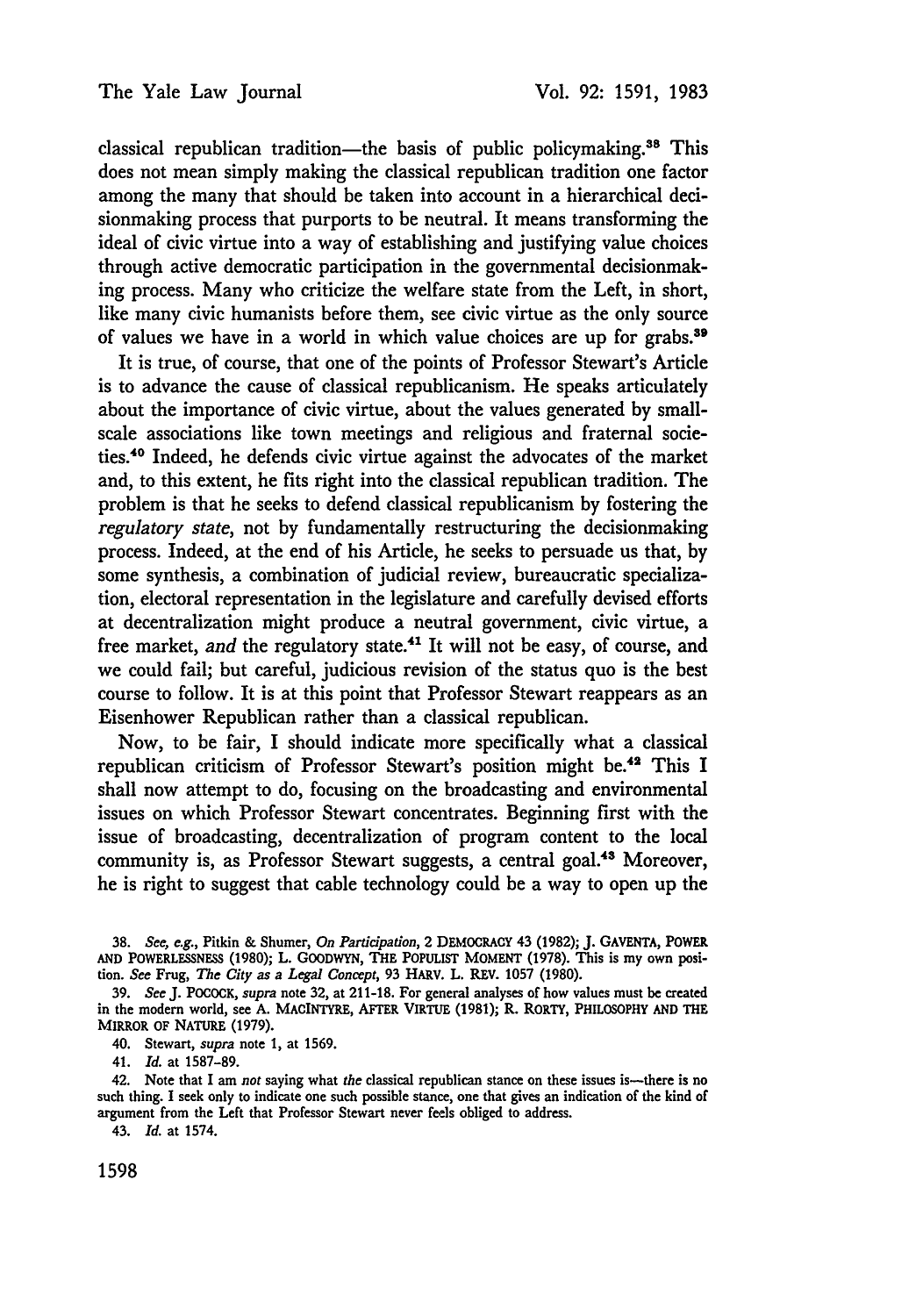possibility of locally controlled programming. 4 But decentralization would not promote civic virtue if each local broadcaster, whether on free or cable TV, were simply a hierarchically organized corporation that related to its community only through the shadow market of the Nielsen ratings. Promotion of classical republican values requires involving the greatest possible number of people in the process of making programming decisions.

Such involvement, first of all, is fostered by a participatory rather than a hierarchical form of broadcasting organization. Curiously, when Professor Stewart talks of the value of civic virtue, he refers only to town meetings and fraternal organizations and not to one's life at work.45 But since our daily work (together with our family life) occupies most of our time, the participatory values that are the hallmark of the civic virtue tradition must be part of our work life if they are actually to transform our human experience. Moreover, these organizations should be structured to allow television consumers as well as producers to participate in programming decisions and to ensure that this participation is not just through a market nexus, but through joint discussion and planning. We now seriously lack organizational forms that permit such participation; it will take imagination and radical change to create them. But different approaches can be tried to see how a consumer voice can most effectively be heard. Stations could be consumer cooperatives whose members could plan the appropriate variety of programming; discussion in a town meeting might be productive in communities of an appropriate size; a municipally-owned station might be organized as a vehicle for mass participation; 48 sections of the community interested in a particular form of programming could organize themselves to provide it.

The point of such initiatives is to involve the public in decisionmaking to a sufficient degree that the very act of participation changes the way individuals treat each other, the way they experience their lives-that is the classical republican vision. The goal is to make programming come out of the discourse of the community rather than have the community discourse derive from commercial programming. If this kind of vision could be realized, none of Professor Stewart's arguments for regulation would justify perpetuating the regulatory state. Surely the FCC, chastened by judicial review and executive branch intervention, is unnecessary to promote civic virtue. The problem with regulation from a classical re-

*44. Id.*

45. *Id.* at **1569.**

<sup>46.</sup> Approximately forty small cities now run cable television franchises themselves; Cleveland, Ohio, Palo Alto, California, and Cambridge, Massachusetts have also been considering municipal ownership. Varley, *Cities as Operators,* **86 TECHNOLOGY** REV., Jan. **1983,** at **57-58.**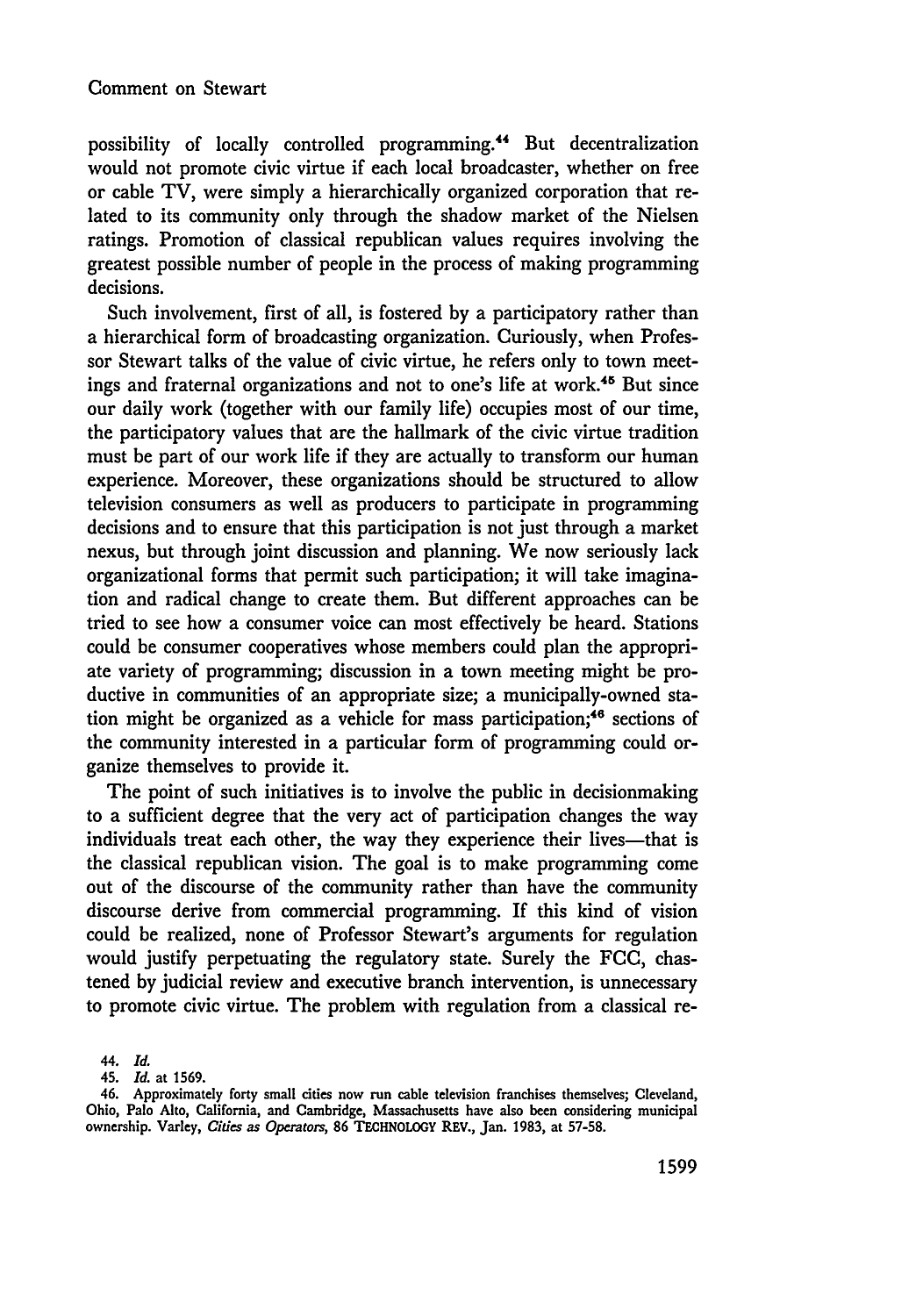publican perspective is not that it prefers some values over others--that's okay-but that these values derive from a centralized elite and not from active involvement of citizens with each other.

Turning to the issue of environmental controls, Professor Stewart recognizes that "interstate mobility of products, capital, and labor" currently undermines local efforts to improve environmental quality.<sup>47</sup> Since a corporation can threaten a community that seeks to impose vigorous clean air standards with leaving town, local communities often compete not for strict environmental controls but for lax ones, preferring survival with smog to economic catastrophe. Professor Stewart accepts this mobility as a given. He fails, however, to be sufficiently concerned with the identity of the people who make the mobility decisions and with the conditions under which they are made. From a classical republican perspective, as I have argued elsewhere,<sup>48</sup> political and economic decentralization must go hand-in-hand: There can be no meaningfully decentralized decisionmaking about environmental matters as long as decisions about capital mobility are centralized. Moreover, local communities must be empowered to make environmental decisions. Currently, even those communities now willing to pay the economic price of environmental safety are often prevented by law from imposing environmental controls.<sup>49</sup>

Of course, it would be foolish simply to decentralize decisionmaking overnight to communities as they are currently organized. That would produce chaos because there are no effective mechanisms in place for inter-community discussion and cooperation. Competition for environmental protectionism would be no better than competition for environmental degradation. We need an effective way for national economic and environmental policy to be built together from the ground up, starting with local community decisionmaking and building toward inter-community and inter-state cooperation. A classical republican agenda would seek to create such mechanisms. If such participation and cooperation could be achieved, I doubt that Professor Stewart's arguments for the regulatory state would be considered a better way of linking the needs for civic virtue, environmental quality and economic vitality.

This discussion of broadcasting and environmental policy is not designed to set a classical republican agenda for the future. The point instead is to underscore the ideological basis of Professor Stewart's argu-

<sup>47.</sup> Stewart, *supra* note 1, at 1546.

<sup>48.</sup> *See* Frug, *supra* note 38, at 1126-28.

<sup>49.</sup> Some common reasons for this powerlessness include pre-emption and lack of home-rule authority; the commerce clause could provide additional restraints if needed. Stablex Corp. v. Town of Hooksett, 122 N.H. 1091, 456 A.2d 94 (1982); *cf. Minnesota v. Clover Leaf Creamery Co.*, 449 U.S. 456 (1981) (upholding Minnesota statute barring certain nonrefundable containers against equal protection and commerce clause challenges).